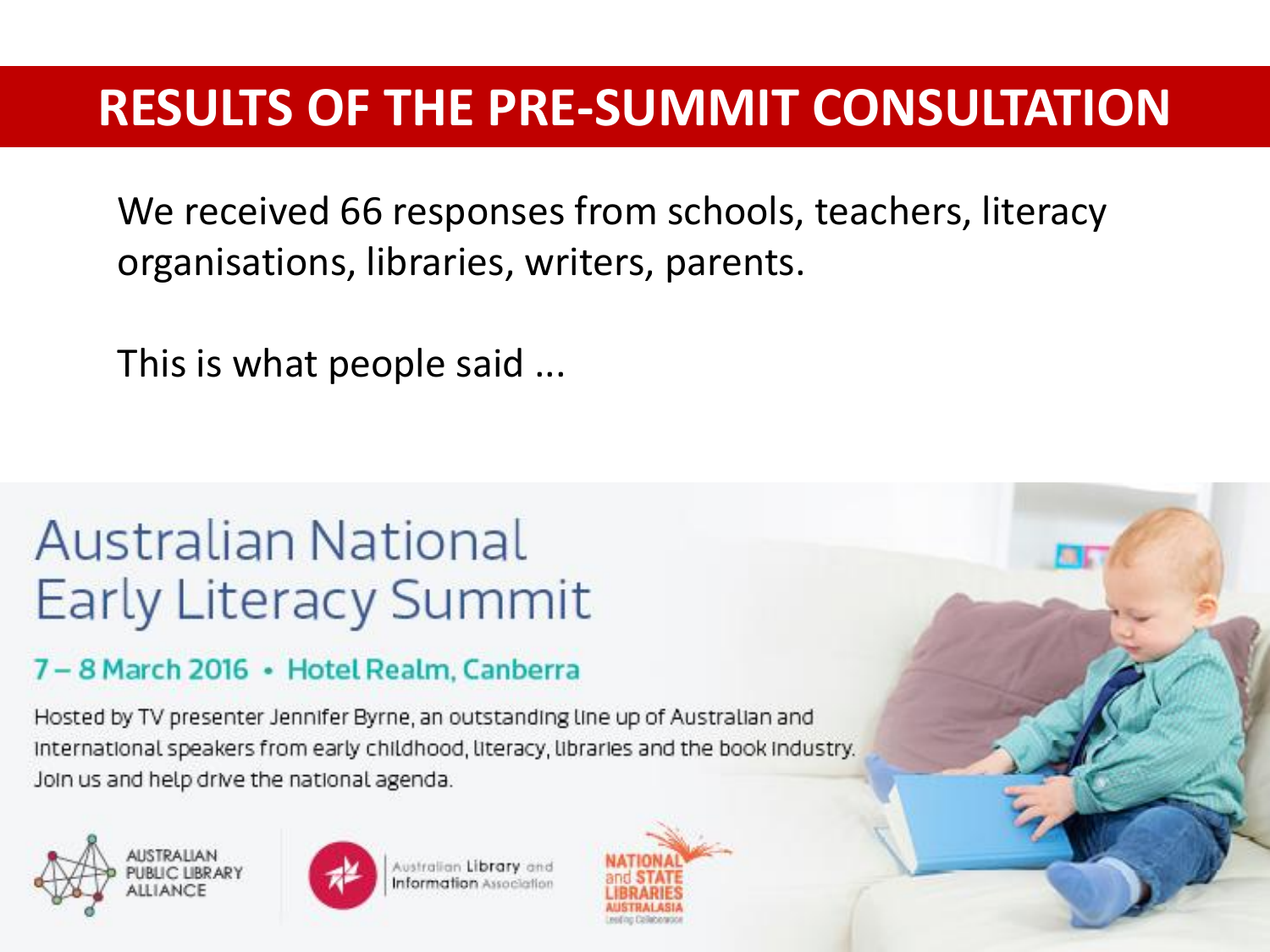#### **1. HOW IMPORTANT IS READING AND WRITING IN A DIGITAL SOCIETY?**

# 95%

**Imperative Cornerstone of every society Essential Foundation stone for a digital society Totally Vital Extremely Most important Very Paramount Crucial Incredibly Integral Highly Absolutely critical Irreplaceable Fundamental More important than ever Underpins learning and life skills** 

3% **Less important Not very** 

**2 % Importance of oral language for early years**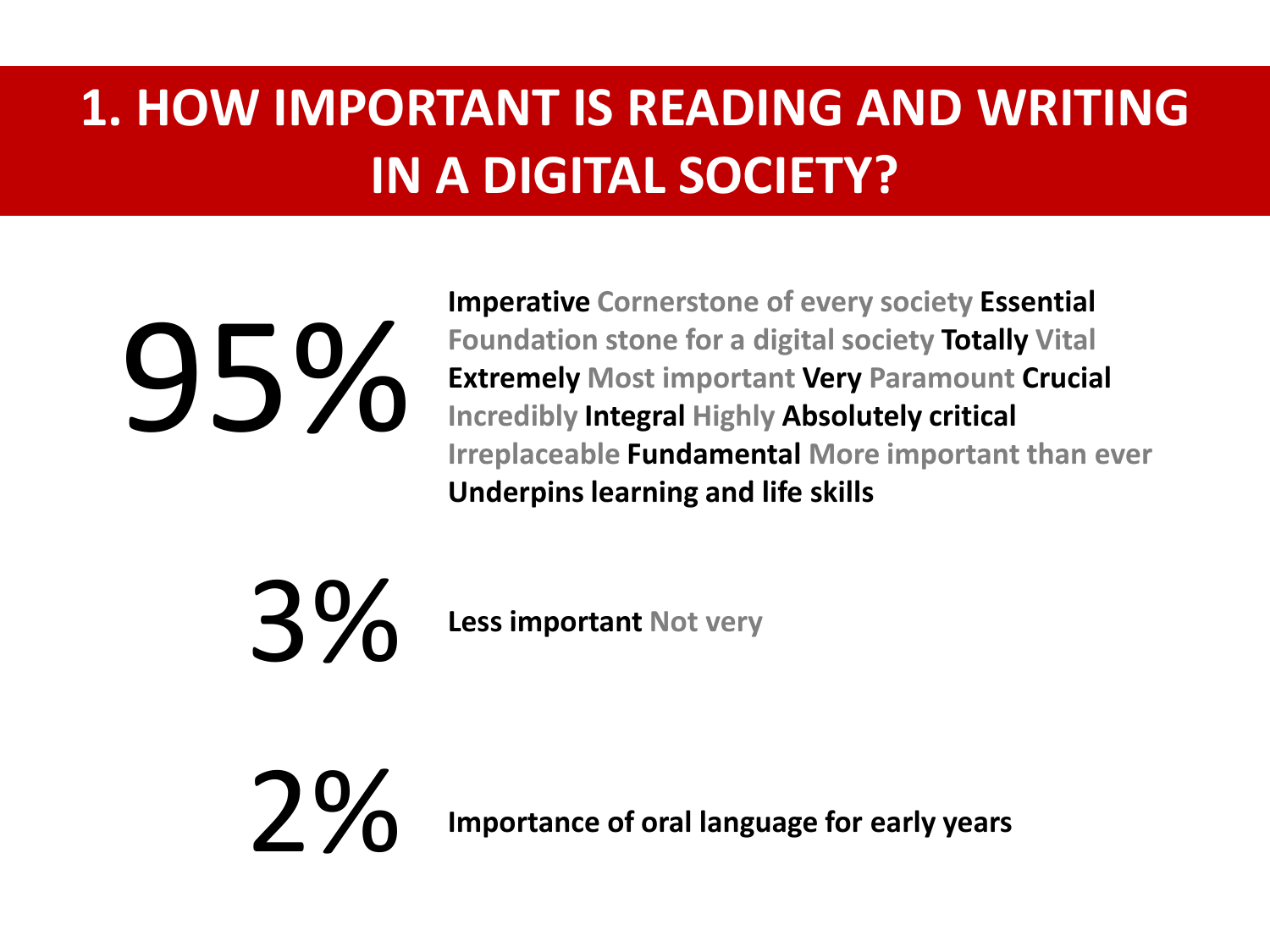#### **2. ARE WE DOING THE BEST WE CAN?**

### **NO** 75%

## 20% MAYBE Not every child will make it Expect too much of very young children

5% **YES**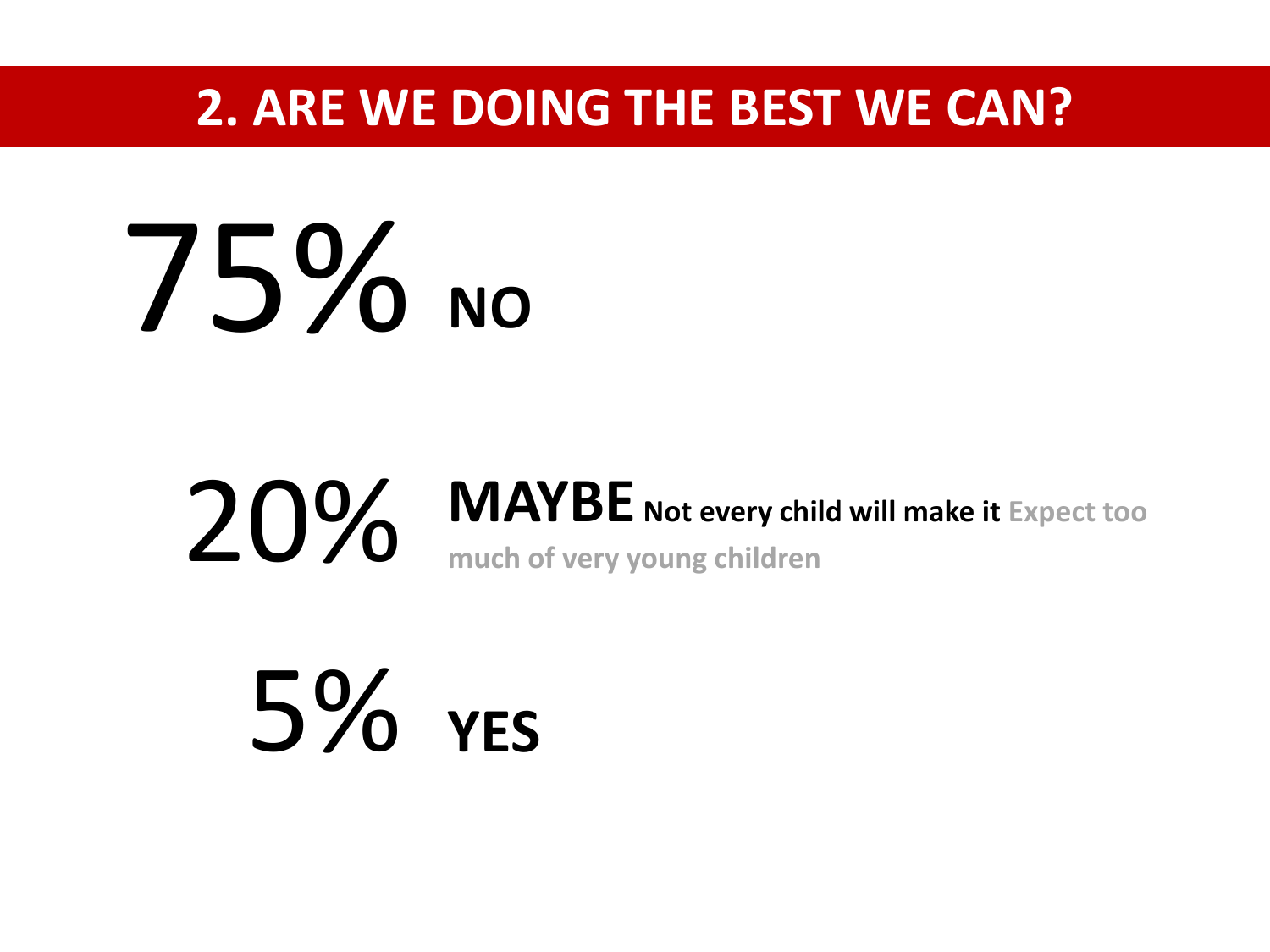#### **3. HOW CAN WE SUPPORT ALL CHILDREN?**

#### **Before school**

Well-resourced, well-staffed libraries Free family literacy programs for early years Raise awareness of the importance of reading Help parents to help their children Age appropriate books for every child

#### **School**

Evidence-based teaching practice, get the foundations right Teacher training, ongoing professional development Smaller class sizes, additional help for those who need it Early diagnosis and intervention for reading difficulties Parents, caregivers and teachers working together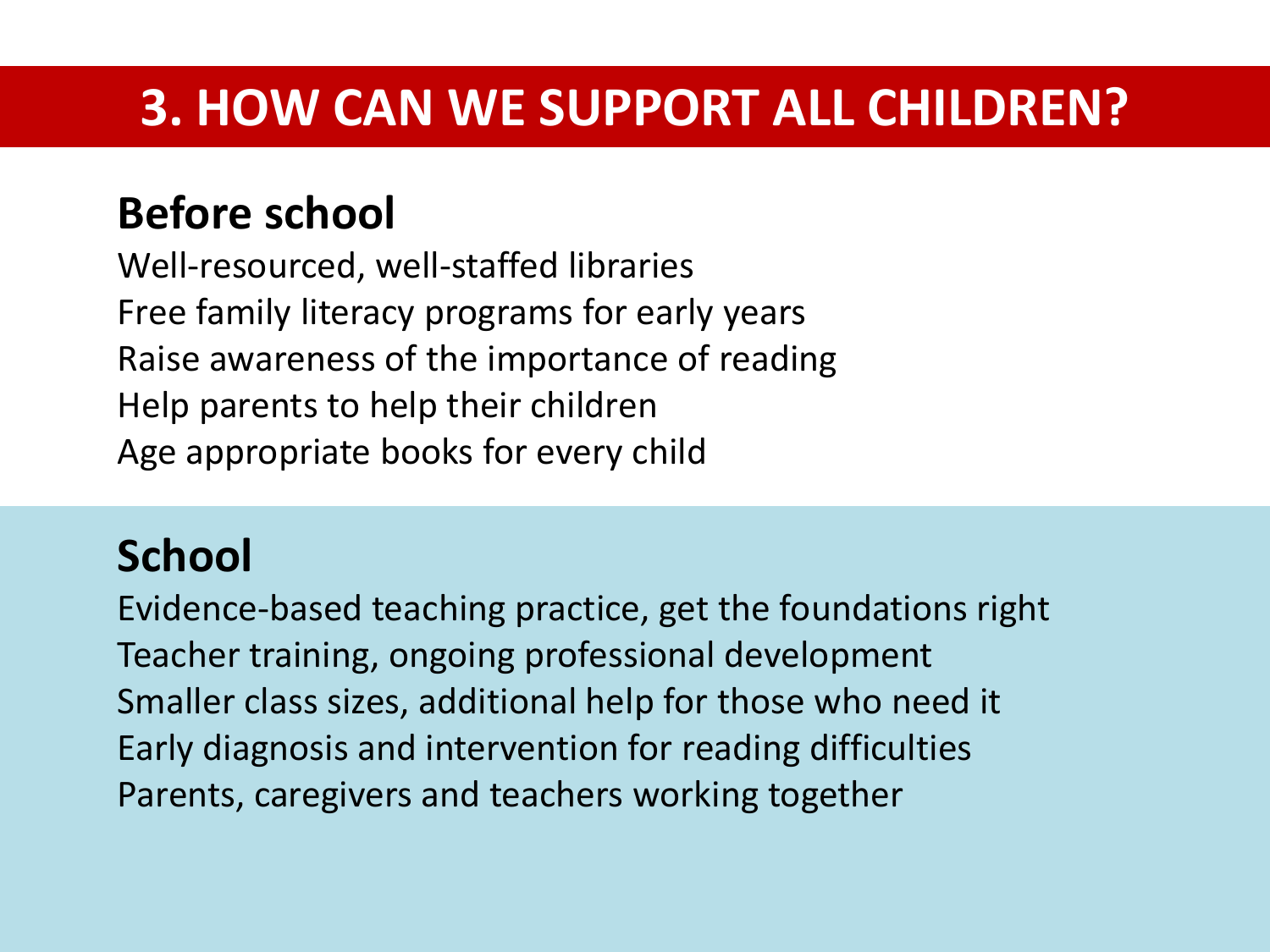#### **4. WHAT ROLE SHOULD GOVERNMENT PLAY?**

Infrastructure – schools, libraries, early childhood places Research and implementation of evidence-based practice

#### **Before school**

Campaigns and activities eg Reading Challenges Grants for literacy programs, classes for parents Books in homes program

#### **School**

Screening for literacy difficulties in kinder Ensure educators have knowledge, skills, ongoing learning Train and employ more learning support teachers Qualified library staff in every school School funding related to successful learning outcomes Curriculum to support literacy